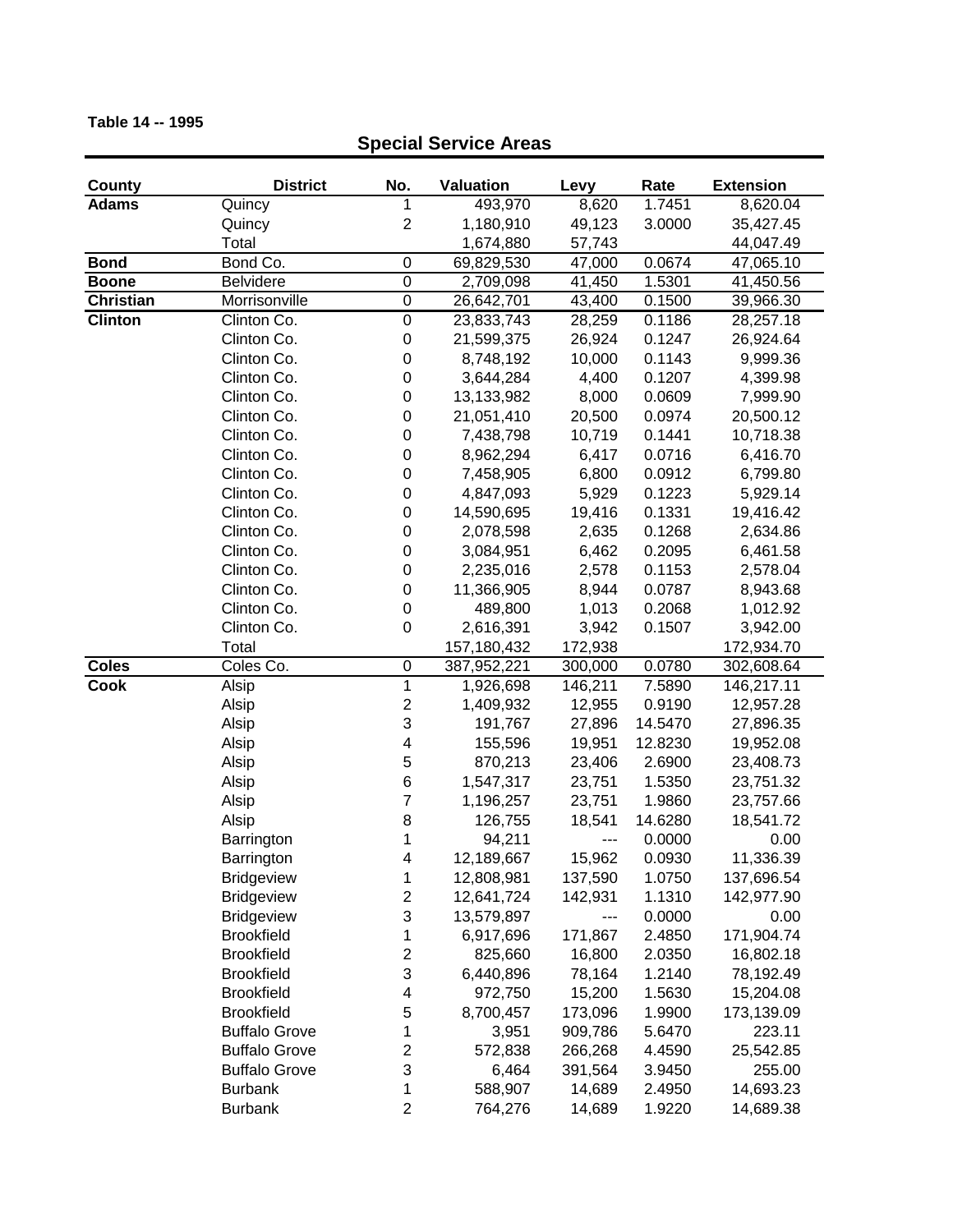| County | <b>District</b>     | No.                     | Valuation     | Levy    | Rate   | <b>Extension</b> |
|--------|---------------------|-------------------------|---------------|---------|--------|------------------|
|        | <b>Burbank</b>      | 3                       | 617,130       | 15,563  | 2.5220 | 15,564.02        |
|        | <b>Burbank</b>      | 4                       | 590,124       | 14,689  | 2.4900 | 14,694.09        |
|        | <b>Burbank</b>      | 5                       | 681,865       | 14,689  | 2.1550 | 14,694.19        |
|        | <b>Burbank</b>      | 6                       | 620,542       | 11,680  | 1.8830 | 11,684.81        |
|        | <b>Burbank</b>      | $\overline{7}$          | 504,081       | 12,140  | 2.4090 | 12,143.31        |
|        | <b>Burbank</b>      | 8                       | 613,274       | 13,842  | 2.2580 | 13,847.72        |
|        | <b>Burbank</b>      | $\boldsymbol{9}$        | 551,118       | 12,126  | 2.2010 | 12,130.11        |
|        | <b>Burbank</b>      | 10                      | 537,022       | 13,801  | 2.5700 | 13,801.47        |
|        | <b>Burbank</b>      | 11                      | 663,279       | 14,115  | 2.1290 | 14,121.21        |
|        | <b>Burbank</b>      | 12                      | 622,955       | 12,649  | 2.0310 | 12,652.22        |
|        | <b>Burbank</b>      | 13                      | 406,176       | 9,734   | 2.3970 | 9,736.04         |
|        | <b>Burbank</b>      | 14                      | 799,080       | 14,891  | 1.8640 | 14,894.85        |
|        | <b>Burbank</b>      | 15                      | 676,558       | 14,486  | 2.1420 | 14,491.87        |
|        | <b>Burbank</b>      | 16                      | 478,273       | 15,100  | 3.1580 | 15,103.86        |
|        | <b>Burbank</b>      | 18                      | 576,847       | 14,768  | 2.5610 | 14,773.05        |
|        | <b>Burbank</b>      | 19                      | 601,816       | 13,156  | 2.1870 | 13,161.72        |
|        | <b>Burbank</b>      | 20                      | 335,330       | 5,970   | 1.7810 | 5,972.23         |
|        | <b>Burbank</b>      | 21                      | 582,514       | 13,094  | 2.2480 | 13,094.91        |
|        | <b>Burbank</b>      | 22                      | 541,766       | 11,583  | 2.1380 | 11,582.96        |
|        | <b>Burr Ridge</b>   | 1                       | 1,414,115     | $---$   | 0.0000 | 0.00             |
|        | <b>Burr Ridge</b>   | $\boldsymbol{2}$        | 1,393,667     | $--$    | 0.0000 | 0.00             |
|        | <b>Burr Ridge</b>   | 3                       | 753,519       | $---$   | 0.0000 | 0.00             |
|        | <b>Burr Ridge</b>   | 4                       | 2,000,280     | $---$   | 0.0000 | 0.00             |
|        | <b>Burr Ridge</b>   | $\mathbf 5$             | 3,191,683     | $---$   | 0.0000 | 0.00             |
|        | <b>Burr Ridge</b>   | 6                       | 590,891       | ---     | 0.0000 | 0.00             |
|        | <b>Burr Ridge</b>   | $\overline{7}$          | 585,455       | ---     | 0.0000 | 0.00             |
|        | <b>Burr Ridge</b>   | 8                       | 1,122,810     | ---     | 0.0000 | 0.00             |
|        | <b>Burr Ridge</b>   | 9                       | 386,262       | $---$   | 0.0000 | 0.00             |
|        | <b>Burr Ridge</b>   | 10                      | 2,627,846     | 38,021  | 1.4470 | 38,024.93        |
|        | Chicago             | 1                       | 274,068,069   | 685,000 | 0.2500 | 685,170.17       |
|        | Chicago             | $\boldsymbol{2}$        | 26,052,330    | 164,574 | 0.6320 | 164,650.73       |
|        | Chicago             | 3                       | 34,204,169    | 394,939 | 1.1550 | 395,058.15       |
|        | Chicago             | $\overline{\mathbf{4}}$ | 10,495,666    | 56,000  | 0.5340 | 56,046.86        |
|        | Chicago             | 5                       | 11,777,872    | 242,000 | 2.0550 | 242,035.27       |
|        | Chicago             | 6                       | 9,272,994     | 287,500 | 3.0000 | 278,189.82       |
|        | Chicago             | $\overline{7}$          | 12,663,963    | 28,000  | 0.2220 | 28,113.99        |
|        | Chicago             | 8                       | 57,096,056    |         | 0.0000 | 0.00             |
|        | Chicago             | 9                       | 79,300,509    | 330,080 | 0.4100 | 325,132.09       |
|        | Chicago             | 10                      | 82,957,598    |         | 0.0000 | 0.00             |
|        | Chicago             | 11                      | 21,261,460    | 384,940 | 1.8110 | 385,045.04       |
|        | Chicago             | 12                      | 9,004,891,218 |         | 0.0000 | 0.00             |
|        | Chicago             | 13                      | 71,514,394    | 493,878 | 0.6910 | 494,164.46       |
|        | Chicago             | 14                      | 60,534,593    | 201,300 | 0.3330 | 201,580.19       |
|        | Chicago Hts.        | 1                       | 769,732       | 60,716  | 7.8880 | 60,716.46        |
|        | Dixmoor             | 1                       | 2,166,517     | 93,017  | 4.2940 | 93,030.24        |
|        | <b>Elmwood Park</b> | 1                       | 35,994,474    | 102,375 | 0.2850 | 102,584.25       |
|        | Elmwood Park        | $\overline{2}$          | 979,694       | 1,838   | 0.1880 | 1,841.82         |
|        | Elmwood Park        | 3                       | 1,186,574     | 2,100   | 0.1770 | 2,100.24         |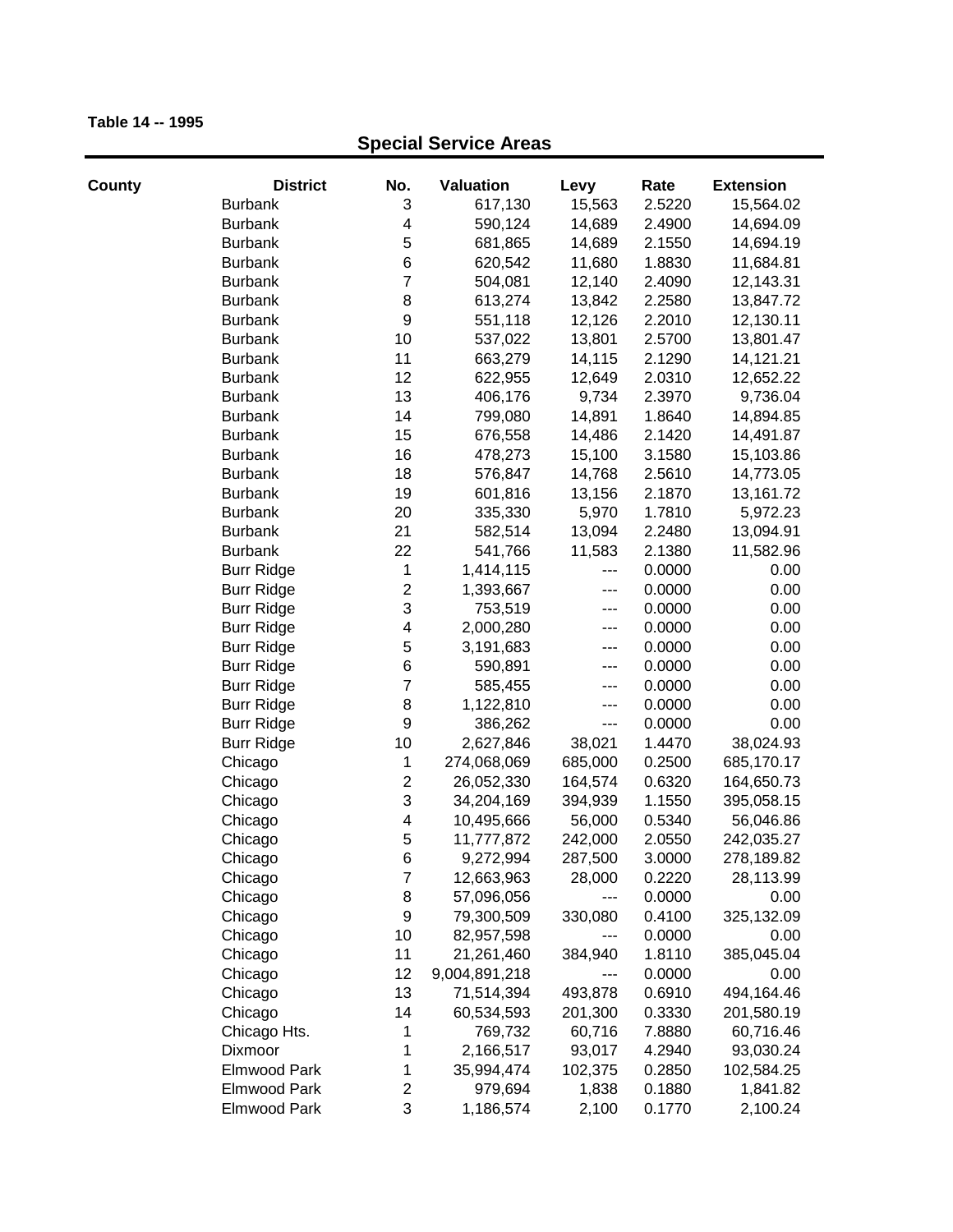| County | <b>District</b>      | No.                     | Valuation   | Levy    | Rate   | <b>Extension</b> |
|--------|----------------------|-------------------------|-------------|---------|--------|------------------|
|        | <b>Elmwood Park</b>  | 4                       | 1,409,547   | 2,520   | 0.1790 | 2,523.09         |
|        | <b>Elmwood Park</b>  | 5                       | 819,076     | 2,100   | 0.2570 | 2,105.03         |
|        | <b>Elmwood Park</b>  | 6                       | 1,803,229   | 3,150   | 0.1750 | 3,155.65         |
|        | Elmwood Park         | 7                       | 619,630     | 12,075  | 1.9490 | 12,076.59        |
|        | <b>Elmwood Park</b>  | 8                       | 61,213      | 242     | 0.3960 | 242.40           |
|        | <b>Elmwood Park</b>  | 9                       | 360,389     | 795     | 0.2210 | 796.46           |
|        | <b>Elmwood Park</b>  | 10                      | 946,479     | 1,260   | 0.1340 | 1,268.28         |
|        | Elmwood Park         | 11                      | 2,166,897   | 2,625   | 0.1220 | 2,643.61         |
|        | Evanston             | 1                       | 110,054,486 | 250,000 | 0.2280 | 250,924.23       |
|        | Evanston             | 5                       | 109,246,394 | 270,548 | 0.2480 | 270,931.06       |
|        | Flossmoor            | 1                       | 1,515,977   |         | 0.0000 | 0.00             |
|        | Flossmoor            | $\mathbf 2$             | 3,091,832   | 52,123  | 1.6860 | 52,128.29        |
|        | Forestview           | $\mathbf{1}$            | 7,942,165   | 115,159 | 1.4500 | 115,161.39       |
|        | Glencoe              | 1                       | 985,673     | 7,808   | 0.7930 | 7,816.39         |
|        | Glenview             | 1                       | 5,612,845   | $---$   | 0.0000 | 0.00             |
|        | Glenview             | $\mathbf 2$             | 768,053     | 2,378   | 0.3100 | 2,380.96         |
|        | Glenview             | 3                       | 859,272     | 1,565   | 0.1830 | 1,572.47         |
|        | Glenview             | 4                       | 1,696,293   | ---     | 0.0000 | 0.00             |
|        | Glenview             | 5                       | 4,240,922   | 4,617   | 0.1090 | 4,622.60         |
|        | Glenview             | 6                       | 386,220     | 3,188   | 0.8260 | 3,190.18         |
|        | Glenview             | $\overline{7}$          | 1,998,753   | 15,891  | 0.7950 | 15,890.09        |
|        | Glenview             | 8                       | 290,251     | 6,298   | 2.1700 | 6,298.45         |
|        | Glenview             | $\boldsymbol{9}$        | 9,902,408   | 12,007  | 0.1220 | 12,080.93        |
|        | Glenview             | 10                      | 1,402,557   | 9,920   | 0.7080 | 9,930.10         |
|        | Glenview             | 11                      | 1,517,199   | 18,249  | 1.2030 | 18,251.90        |
|        | Glenview             | 12                      | 1,392,223   | 18,249  | 1.3110 | 18,252.04        |
|        | Glenview             | 13                      | 2,816,735   | 10,844  | 0.3850 | 10,844.43        |
|        | Glenview             | 14                      | 839,962     | 8,035   | 0.9570 | 8,038.44         |
|        | Glenview             | 15                      | 1,448,673   | 12,292  | 0.8490 | 12,299.23        |
|        | Glenview             | 16                      | 1,055,605   | 5,562   | 0.5270 | 5,563.04         |
|        | Glenview             | 17                      | 725,270     | 5,122   | 0.7070 | 5,127.66         |
|        | Glenview             | 18                      | 609,447     | 4,481   | 0.7360 | 4,485.53         |
|        | Glenview             | 19                      | 4,361,100   | 18,539  | 0.4260 | 18,578.29        |
|        | Glenview             | 20                      | 228,182     | 3,456   | 1.5150 | 3,456.96         |
|        | Hanover Park         | $\overline{2}$          | 2,311,485   | 55,125  | 2.3850 | 55,128.92        |
|        | <b>Hickory Hills</b> | 1                       | 24,200,265  | 423,158 | 1.7490 | 423,262.63       |
|        | Inverness            | 1                       | 13,975,194  | $---$   | 0.0000 | 0.00             |
|        | Inverness            | $\overline{\mathbf{c}}$ | 3,891,028   | 6,438   | 0.1660 | 6,459.11         |
|        | Inverness            | 3                       | 9,111,022   | 16,738  | 0.1840 | 16,764.28        |
|        | Inverness            | 4                       | 8,332,981   | 20,600  | 0.2370 | 19,749.16        |
|        | Lagrange             | 1                       | 1,428,004   | 29,356  | 2.0560 | 29,359.76        |
|        | Lansing              | 1                       | 143,156     | 1,385   | 0.9680 | 1,385.75         |
|        | Lansing              | $\mathbf 2$             | 95,192      | 3,212   | 3.3750 | 3,212.73         |
|        | Lansing              | 3                       | 119,267     | 7,284   | 6.1080 | 7,284.83         |
|        | Lansing              | 4                       | 276,973     | 4,601   | 1.6620 | 4,603.29         |
|        | Lansing              | 5                       | 162,215     | 3,527   | 2.1750 | 3,528.18         |
|        | Lansing              | 6                       | 25,223      | ---     | 0.0000 | 0.00             |
|        | Lansing              | $\overline{7}$          | 40,028      | 2,621   | 6.5480 | 2,621.03         |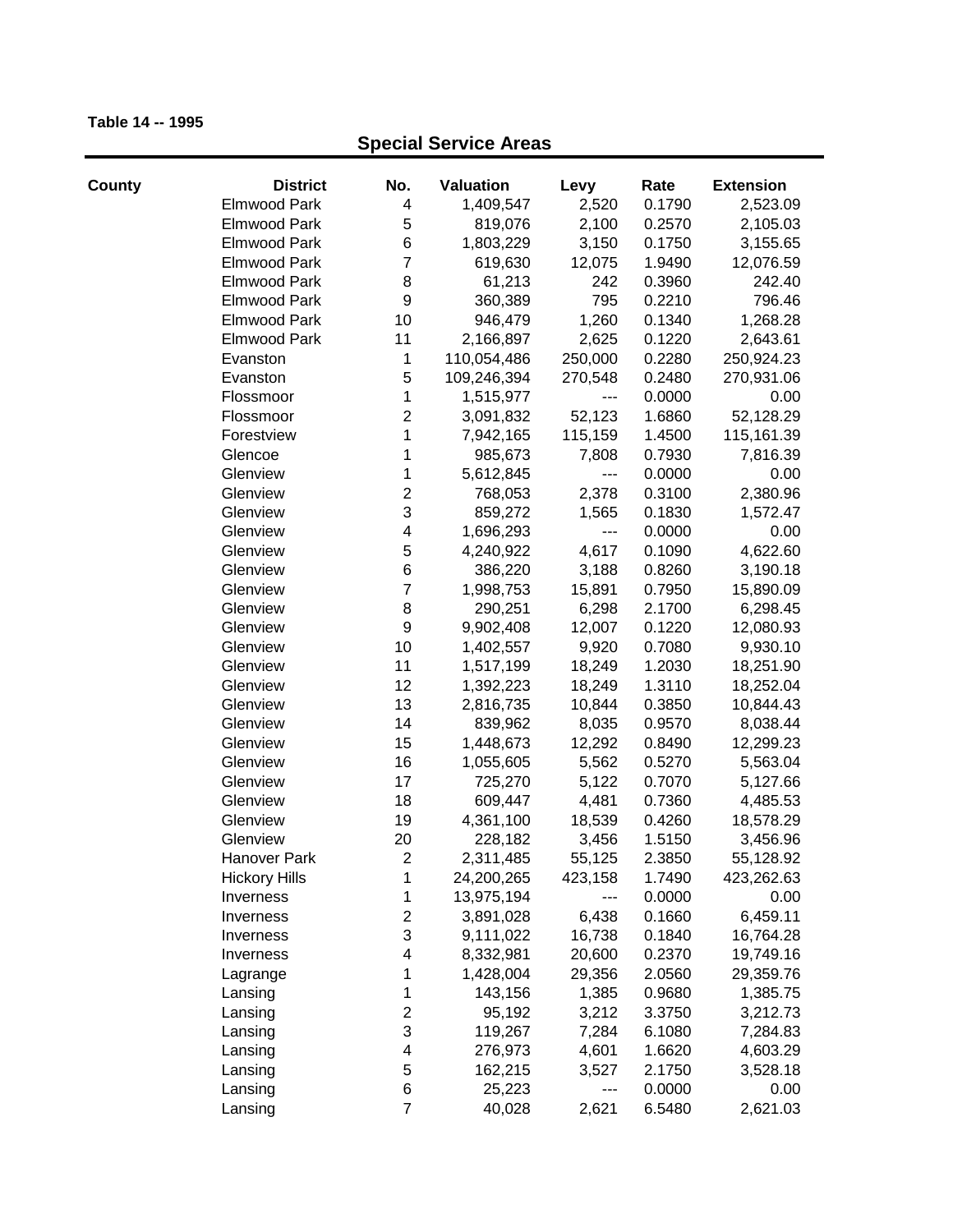| County | <b>District</b>     | No.                     | <b>Valuation</b> | Levy      | Rate   | <b>Extension</b> |
|--------|---------------------|-------------------------|------------------|-----------|--------|------------------|
|        | Lansing             | 8                       | 162,215          | 944       | 0.5820 | 944.09           |
|        | Maywood             | 1                       | 692,241          | 23,649    | 3.4170 | 23,653.87        |
|        | Mccook              | 1                       | 205,237          | 17,850    | 8.6980 | 17,851.51        |
|        | Mccook              | $\overline{\mathbf{c}}$ | 1,058,027        | ---       | 0.0000 | 0.00             |
|        | Mccook              | 3                       | 2,558,345        | 23,090    | 0.9030 | 23,101.86        |
|        | Melrose Park        | 1                       | 6,596,353        | 242,025   | 3.6700 | 242,086.16       |
|        | <b>Morton Grove</b> | 1                       | 12,192,699       | 219,413   | 1.8000 | 219,468.57       |
|        | Mt.Prospect         | 1                       | 4,393,683        | 13,745    | 0.3130 | 13,752.22        |
|        | Mt.Prospect         | $\overline{c}$          | 4,740,506        | ---       | 0.0000 | 0.00             |
|        | Mt.Prospect         | 3                       | 381,656          | ---       | 0.0000 | 0.00             |
|        | Mt.Prospect         | 4                       | 1,615,574        | ---       | 0.0000 | 0.00             |
|        | Mt.Prospect         | 5                       | 829,533,742      | 1,493,500 | 0.1800 | 1,493,160.74     |
|        | Mt.Prospect         | 6                       | 5,621,852        | 36,635    | 0.6520 | 36,654.48        |
|        | Northbrook          | 1                       | 929,854          | 10,227    | 1.1000 | 10,228.39        |
|        | Northbrook          | $\overline{c}$          | 1,186,172        | 16,578    | 1.3980 | 16,582.68        |
|        | Northbrook          | 3                       | 215,198          | 4,568     | 2.1230 | 4,568.65         |
|        | Oak Lawn            | 1                       | 8,162,321        | 5,920     | 0.0730 | 5,958.50         |
|        | Oak Park            | 1                       | 1,108,323        | ---       | 0.0000 | 0.00             |
|        | Oak Park            | $\overline{c}$          | 12,977,447       | 238,350   | 1.8370 | 238,395.70       |
|        | Oak Park            | 3                       | 938,283          | ---       | 0.0000 | 0.00             |
|        | Oak Park            | 4                       | 611,665          | $---$     | 0.0000 | 0.00             |
|        | Olympia Fields      | 1                       | 7,345,797        | 8,253     | 0.1130 | 8,300.75         |
|        | <b>Orland Hills</b> | 1                       | 636,949          | 22,964    | 0.2500 | 1,592.37         |
|        | Palatine            | 1                       | 17,208,363       | 95,380    | 0.5550 | 95,506.41        |
|        | Palatine            | $\mathbf 2$             | 1,776,584        | 15,953    | 0.8980 | 15,953.72        |
|        | Park Ridge          | $\mathbf{1}$            | 14,455,655       | 25,425    | 0.1760 | 25,441.95        |
|        | Park Ridge          | $\overline{\mathbf{c}}$ | 6,788,992        | 6,977     | 0.1030 | 6,992.66         |
|        | Park Ridge          | 3                       | 1,572,572        | 15,858    | 1.0090 | 15,867.25        |
|        | Park Ridge          | $\overline{\mathbf{4}}$ | 800,716          | 11,208    | 1.4000 | 11,210.02        |
|        | Park Ridge          | 6                       | 31,967,216       | 38,923    | 0.1220 | 39,000.00        |
|        | Park Ridge          | 19                      | 563,848          | 5,470     | 0.9710 | 5,474.96         |
|        | Prospect Hts.       | 1                       | 4,441,359        | 13,272    | 0.2990 | 13,279.67        |
|        | Prospect Hts.       | $\overline{\mathbf{c}}$ | 2,523,087        | 11,263    | 0.4470 | 11,278.20        |
|        | Prospect Hts.       | 3                       | 12,467,293       | 57,680    | 0.4200 | 52,362.63        |
|        | Prospect Hts.       | 4                       | 7,302,135        | 62,830    | 0.8070 | 58,928.23        |
|        | Riverdale           | 1                       | 50,153,532       | 225,555   | 0.4500 | 225,690.89       |
|        | Riverside           | 1                       | 1,968,833        | 33,894    | 1.7220 | 33,903.30        |
|        | Riverside           | $\overline{\mathbf{c}}$ | 1,404,363        | 28,245    | 2.0120 | 28,255.78        |
|        | Riverside           | 3                       | 5,924,520        | 72,009    | 1.2160 | 72,042.16        |
|        | Riverside           | 4                       | 3,872,979        | 105,735   | 2.7310 | 105,771.06       |
|        | Riverside           | 5                       | 3,511,139        | 30,273    | 0.8630 | 30,301.13        |
|        | Riverside           | 6                       | 2,997,633        | 89,397    | 2.9830 | 89,419.39        |
|        | Riverside           | $\overline{7}$          | 962,661          | ---       | 0.0000 | 0.00             |
|        | Riverside           | 8                       | 5,778,844        | 112,933   | 1.9550 | 112,976.40       |
|        | Rosemont            | 1                       | 38,183,501       | 138,075   | 0.3620 | 138,224.27       |
|        | Schaumburg          | 1                       | 70,548,044       | 138,330   | 0.1970 | 138,979.65       |
|        | Schaumburg          | $\boldsymbol{2}$        | 12,637,036       | 134,778   | 1.0670 | 134,837.18       |
|        | Schaumburg          | 3                       | 3,297,299        | 48,290    | 1.4650 | 48,305.43        |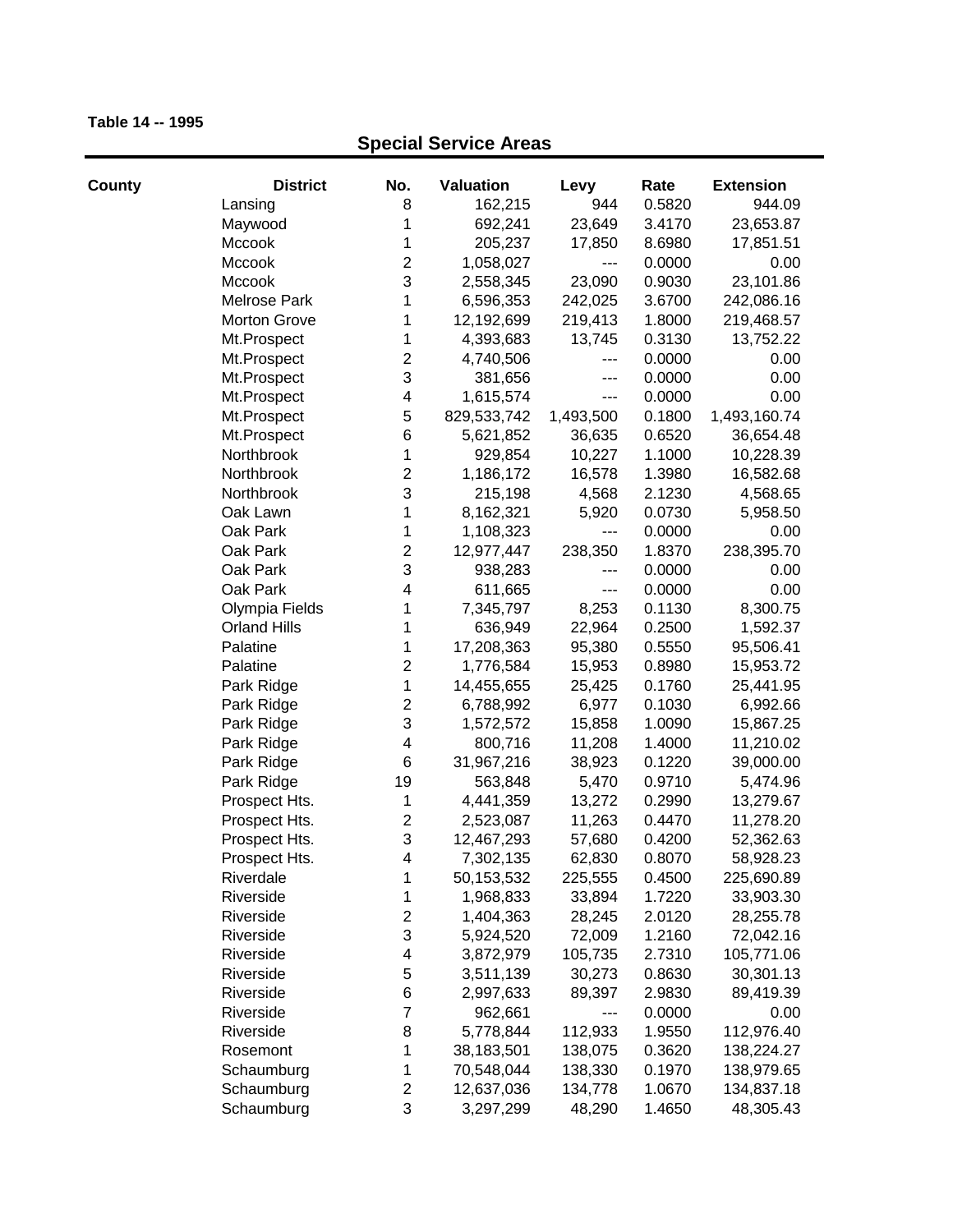| County            | <b>District</b>    | No.                     | Valuation                 | Levy             | Rate   | <b>Extension</b>           |
|-------------------|--------------------|-------------------------|---------------------------|------------------|--------|----------------------------|
|                   | Schaumburg         | 4                       | 246,387                   | 5,642            | 2.2900 | 5,642.26                   |
|                   | Schaumburg         | 5                       | 395,650                   | 6,034            | 1.5260 | 6,037.62                   |
|                   | Schaumburg         | 6                       | 505,701                   | 5,450            | 1.0780 | 5,451.46                   |
|                   | South Holland      | 1                       | 2,523,384                 | ---              | 0.0000 | 0.00                       |
|                   | South Holland      | $\overline{\mathbf{c}}$ | 6,340,042                 | ---              | 0.0000 | 0.00                       |
|                   | South Holland      | 3                       | 14,219,034                | 21,961           | 0.1550 | 22,039.50                  |
|                   | Streamwood         | 1                       | 27,294,251                | 401,333          | 1.4710 | 401,498.43                 |
|                   | Streamwood         | $\overline{2}$          | 6,398,306                 | 1,030            | 0.0170 | 1,087.71                   |
|                   | Streamwood         | 3                       | 3,157,801                 | ---              | 0.0000 | 0.00                       |
|                   | Streamwood         | 4                       | 4,843,712                 | ---              | 0.0000 | 0.00                       |
|                   | Streamwood         | 5                       | 3,263,163                 | ---              | 0.0000 | 0.00                       |
|                   | Streamwood         | 6                       | 357,258                   | ---              | 0.0000 | 0.00                       |
|                   | Streamwood         | 7                       | 7,137,250                 | 1,545            | 0.0220 | 1,570.20                   |
|                   | Summit             | 1                       | 732,895                   | ---              | 0.0000 | 0.00                       |
|                   | Summit             | $\overline{\mathbf{c}}$ | 1,763,627                 | 22,985           | 1.3040 | 22,997.69                  |
|                   | Summit             | 3                       | 3,036,530                 | 54,107           | 1.7820 | 54,110.96                  |
|                   | Summit             | 4                       | 5,974,008                 | 55,932           | 0.9370 | 55,976.46                  |
|                   | <b>Tinley Park</b> | 1                       | 8,277,288                 | 212,287          | 2.5650 | 212,312.43                 |
|                   | Westchester        | 1                       | 26,723,593                | ---              | 0.0000 | 0.00                       |
|                   | Westchester        | $\overline{2}$          |                           |                  | 0.0000 | 0.00                       |
|                   | Wilmette           | $\overline{\mathbf{c}}$ | 61,011,589                | ---              | 0.2470 |                            |
|                   | Winnetka           | 1                       | 6,912,174                 | 17,035           | 0.5430 | 17,073.07                  |
|                   | Winnetka           | $\overline{2}$          | 13,540,573<br>14,557,494  | 73,521<br>22,050 | 0.1520 | 73,525.32                  |
|                   | Total              |                         | 11,680,258,113 12,710,941 |                  |        | 22,127.39<br>11,124,517.40 |
| <b>Cumberland</b> | Cumberland Co.     | $\pmb{0}$               | 11,125,905                | 10,355           | 0.0931 | 10,355.84                  |
|                   | Jewett             | $\mathbf 0$             | 457,406                   | 725              | 0.1585 | 725.07                     |
|                   | Toledo             | $\mathbf 0$             | 5,371,705                 | 7,920            | 0.1474 | 7,919.94                   |
|                   | Total              |                         | 16,955,016                | 19,000           |        | 19,000.85                  |
| <b>DeKalb</b>     | Dekalb             | $\boldsymbol{0}$        | 1,132,761                 | 750              | 0.0663 | 751.02                     |
|                   | Dekalb             | 1                       | 14,766,132                | 81,175           | 0.5552 | 81,981.57                  |
|                   | Total              |                         | 15,898,893                | 81,925           |        | 82,732.59                  |
| <b>DuPage</b>     | Aurora             | 24                      | 9,563,370                 | 25,000           | 0.2000 | 19,126.74                  |
|                   | Aurora             | 27                      | 3,764,140                 | 10,000           | 0.1000 | 3,764.14                   |
|                   | Aurora             | 28                      | 429,840                   | 10,000           | 0.1800 | 773.71                     |
|                   | Aurora             | 29                      | 3,799,740                 | ---              | 0.0000 | 0.00                       |
|                   | Aurora             | 30                      | 729,540                   | 20,000           | 0.2600 | 1,896.80                   |
|                   | <b>Bartlett</b>    | 1                       | 5,882,570                 | ---              | 0.0000 | 0.00                       |
|                   | <b>Bartlett</b>    | $\overline{\mathbf{c}}$ | 27,160,750                | ---              | 0.0000 | 0.00                       |
|                   | <b>Bartlett</b>    | 3                       | 4,369,800                 | ---              | 0.0000 | 0.00                       |
|                   | <b>Bartlett</b>    | 5                       | 12,953,570                | ---              | 0.0000 | 0.00                       |
|                   | <b>Bartlett</b>    | 6                       | 2,066,430                 | ---              | 0.0000 | 0.00                       |
|                   | <b>Bartlett</b>    | 7                       | 2,601,880                 | ---              | 0.0000 | 0.00                       |
|                   | <b>Bartlett</b>    | 8                       | 19,618,180                | ---              | 0.0000 | 0.00                       |
|                   | <b>Bartlett</b>    | 9                       | 671,500                   | ---              | 0.0000 | 0.00                       |
|                   | <b>Bartlett</b>    | 10                      | 7,495,620                 | ---              | 0.0000 | 0.00                       |
|                   | <b>Bartlett</b>    | 11                      | 42,239,700                | ---              | 0.0000 | 0.00                       |
|                   | <b>Bartlett</b>    | 12                      | 2,304,300                 | ---              | 0.0000 | 0.00                       |
|                   | <b>Bartlett</b>    | 13                      | 14,448,800                | ---              | 0.0000 | 0.00                       |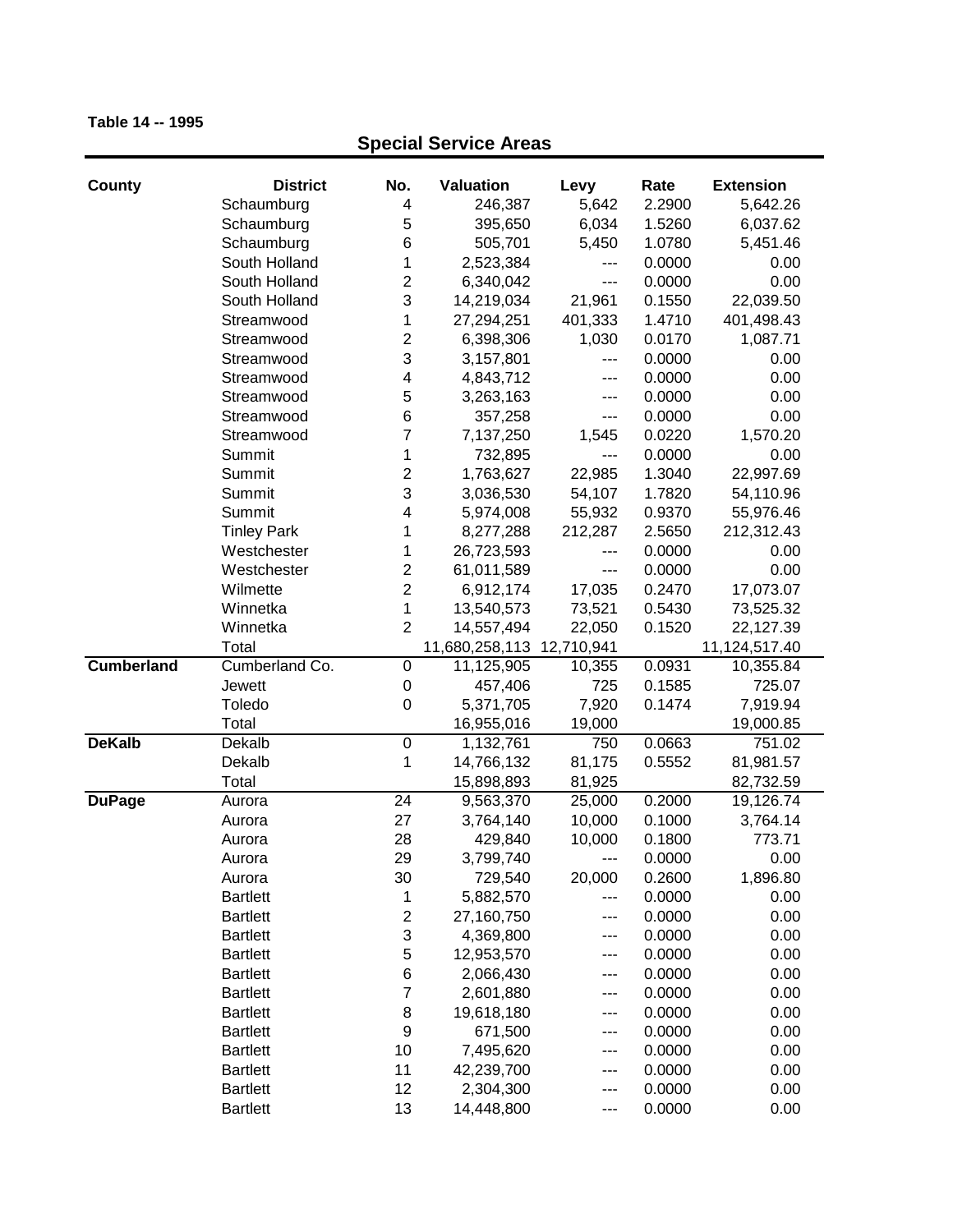| County | <b>District</b>        | No.              | <b>Valuation</b> | Levy    | Rate   | <b>Extension</b> |
|--------|------------------------|------------------|------------------|---------|--------|------------------|
|        | <b>Bartlett</b>        | 17               | 624,410          |         | 0.0000 | 0.00             |
|        | Bensenville            | 1                | 13,832,130       | 118,400 | 0.8646 | 119,592.60       |
|        | <b>Burr Ridge</b>      | 13               | 3,464,090        | 11,237  | 0.3277 | 11,351.82        |
|        | <b>Burr Ridge</b>      | 14               | 866,990          | 5,618   | 0.6546 | 5,675.32         |
|        | Carol Stream           | 1                | 37,114           | $---$   | 0.0000 | 0.00             |
|        | <b>Clarendon Hills</b> | $\mathbf 2$      | 18,618,040       | 32,327  | 0.1754 | 32,656.04        |
|        | <b>Clarendon Hills</b> | 3                | 22,645,450       | 39,510  | 0.1763 | 39,923.93        |
|        | Darien                 | 1                | 4,882,220        | 4,669   | 0.0966 | 4,716.22         |
|        | Downers Grove          | 1                | 4,965,950        | 7,423   | 0.1510 | 7,498.58         |
|        | DuPage                 | 1                | 12,113,460       | 85,957  | 0.7167 | 86,817.17        |
|        | DuPage                 | $\overline{c}$   | 4,983,200        | 62,615  | 1.2691 | 63,241.79        |
|        | DuPage                 | 3                | 7,864,350        | 111,325 | 1.4298 | 112,444.48       |
|        | DuPage                 | 4                | 2,467,390        | 38,600  | 1.5801 | 38,987.23        |
|        | DuPage                 | $\mathbf 5$      | 1,858,540        | $---$   | 0.0000 | 0.00             |
|        | DuPage                 | $\,6$            | 3,256,260        | 31,800  | 0.9864 | 32,119.75        |
|        | <b>DuPage</b>          | 8                | 1,246,000        | 56,175  | 4.5536 | 56,737.86        |
|        | DuPage                 | 10               | 2,055,040        | 32,700  | 1.6072 | 33,028.60        |
|        | DuPage                 | 11               | 13,452,560       | 121,406 | 0.9116 | 122,633.54       |
|        | <b>DuPage</b>          | 12               | 5,215,680        | 52,000  | 1.0070 | 52,521.90        |
|        | Elmhurst               | 1                | 2,133,870        | 16,707  | 0.7908 | 16,874.64        |
|        | Elmhurst               | $\mathbf 2$      | 15,662,120       | 145,750 | 0.9399 | 147,208.27       |
|        | Glen Ellyn             | 1                | 3,758,820        | 32,287  | 0.8676 | 32,611.52        |
|        | Glen Ellyn             | $\boldsymbol{2}$ | 14,324,138       | 7,600   | 0.0536 | 7,677.74         |
|        | Glen Ellyn             | 3                | 31,776,560       | 16,800  | 0.0534 | 16,968.68        |
|        | Glen Ellyn             | 4                | 1,980,440        | 1,030   | 0.0526 | 1,041.71         |
|        | Glen Ellyn             | $\mathbf 5$      | 1,125,600        | 10,200  | 0.9153 | 10,302.62        |
|        | Itasca                 | $\mathbf 1$      | 84,539,068       | 300,909 | 0.3596 | 304,002.49       |
|        | Lombard                | $\boldsymbol{2}$ | 12,188,290       | 62,386  | 0.5170 | 63,013.46        |
|        | Lombard                | 3                | 3,033,920        | 7,150   | 0.2381 | 7,223.76         |
|        | Lombard                | 5                | 482,630          | 10,795  | 2.2593 | 10,904.06        |
|        | Naperville             | 8                | 15,042,830       | 271,104 | 1.8203 | 273,824.63       |
|        | Naperville             | 17               | 15,457,320       | 229,975 | 1.5000 | 231,859.80       |
|        | Oakbrook Terrace       | 1                | 2,457,900        | 13,212  | 0.4128 | 10,146.21        |
|        | Schaumburg             | 1                | 2,113,620        | 15,877  | 0.7588 | 16,038.15        |
|        | Villa Park             | 1                | 314,690          | 2,118   | 0.6798 | 2,139.26         |
|        | Villa Park             | 2                | 958,640          | 31,014  | 3.2676 | 31,324.52        |
|        | Warrenville            | 1                | 32,997,908       | 188,285 | 0.5764 | 190,199.94       |
|        | Warrenville            | $\mathbf 2$      | 1,992,330        | 37,650  | 1.9087 | 38,027.60        |
|        | West Chicago           | 1                | 7,160,456        | 23,900  | 0.3372 | 24,145.06        |
|        | West Chicago           | $\overline{c}$   | 24,432,589       | 210,641 | 0.8697 | 212,490.22       |
|        | West Chicago           | 3                | 2,464,900        | 9,800   | 0.4016 | 9,899.04         |
|        | West Chicago           | 4                | 1,419,110        | 9,000   | 0.6406 | 9,090.82         |
|        | West Chicago           | 6                | 526,580          | 3,000   | 0.5755 | 3,030.47         |
|        | West Chicago           | $\overline{7}$   | 2,114,740        | 13,000  | 0.6209 | 13,130.42        |
|        | West Chicago           | 11               | 352,150          | 2,600   | 0.7458 | 2,626.33         |
|        | West Chicago           | 13               | 1,285,760        | 9,500   | 0.7463 | 9,595.63         |
|        | West Chicago           | 14               | 293,490          | ---     | 0.0000 | 0.00             |
|        | West Chicago           | 15               | 439,920          | 3,100   | 0.7118 | 3,131.35         |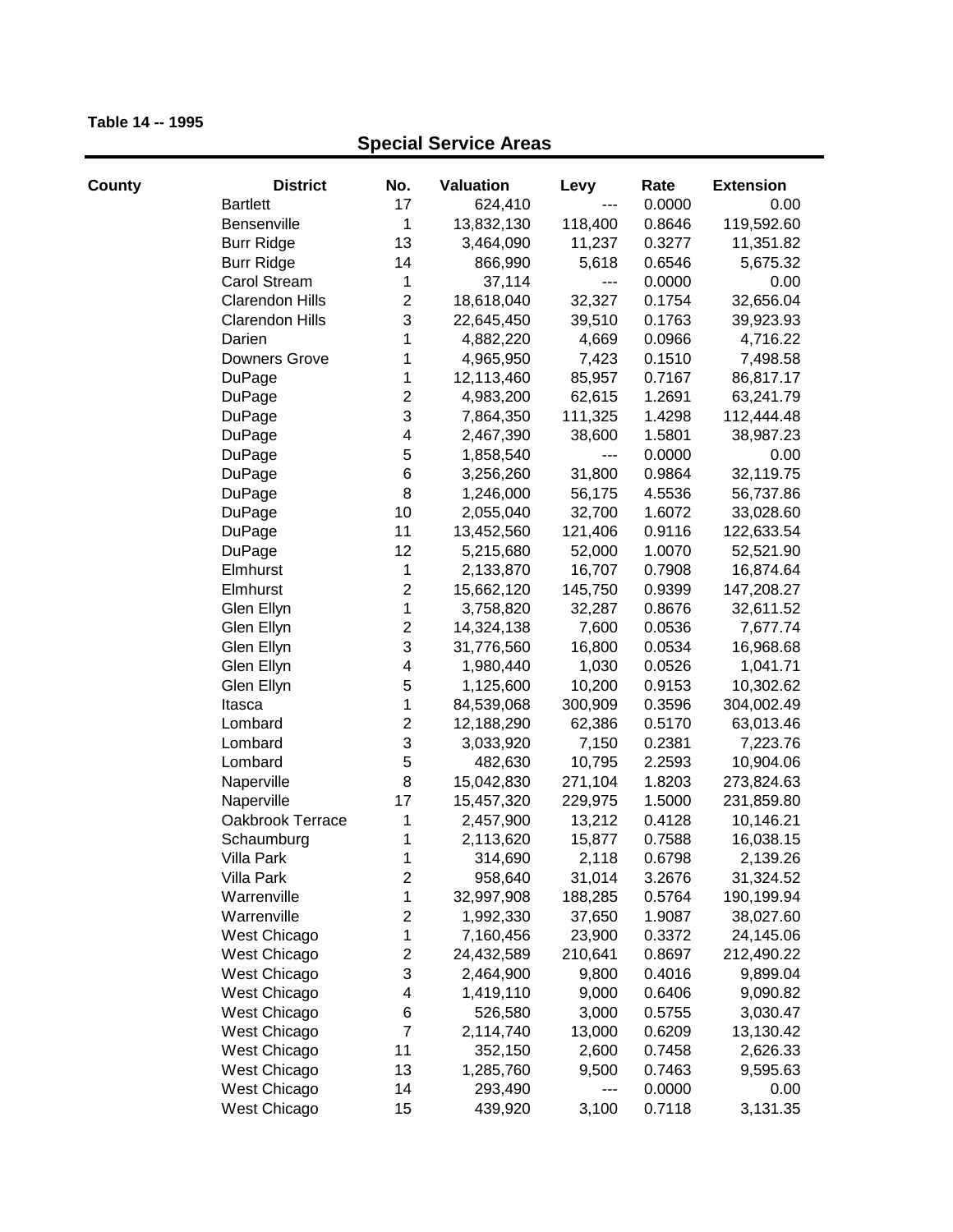| County           | <b>District</b>  | No.                     | Valuation   | Levy      | Rate   | <b>Extension</b> |
|------------------|------------------|-------------------------|-------------|-----------|--------|------------------|
|                  | West Chicago     | 16                      | 52,400      | 280       | 0.5397 | 282.80           |
|                  | West Chicago     | 17                      | 622,650     | $---$     | 0.0000 | 0.00             |
|                  | West Chicago     | 18                      | 386,050     | ---       | 0.0000 | 0.00             |
|                  | West Chicago     | 20                      | 5,391,530   | ---       | 0.0000 | 0.00             |
|                  | West Chicago     | 23                      | 3,743,590   | 12,000    | 0.3000 | 11,230.77        |
|                  | West Chicago     | 24                      | 562,590     | ---       | 0.0000 | 0.00             |
|                  | West Chicago     | 25                      | 192,800     | ---       | 0.0000 | 0.00             |
|                  | Wheaton          | $\overline{c}$          | 13,629,178  | 43,100    | 0.3000 | 40,887.53        |
|                  | Wheaton          | 3                       | 31,285,780  | 28,000    | 0.0904 | 28,282.35        |
|                  | Wheaton          | 4                       | 17,870,988  | 101,300   | 0.5726 | 102,329.28       |
|                  | Willowbrook      | 1                       | 39,228,620  | ---       | 0.0000 | 0.00             |
|                  | Wood Dale        | 1                       | 5,532,180   | 134,133   | 2.4489 | 135,477.56       |
|                  | Wood Dale        | $\overline{\mathbf{c}}$ | 40,224,460  | 887,625   | 2.2288 | 896,522.76       |
|                  | Wood Dale        | 5                       | 25,803,651  | 128,497   | 0.5030 | 129,792.36       |
|                  | Wood Dale        | 6                       | 3,043,750   | 25,590    | 0.8492 | 25,847.53        |
|                  | <b>Wood Dale</b> | 7                       | 2,634,660   | 19,078    | 0.7314 | 19,269.90        |
|                  | Wood Dale        | 8                       | 1,022,380   | 14,207    | 1.4036 | 14,350.13        |
|                  | <b>Wood Dale</b> | 9                       | 414,210     | 15,485    | 3.7760 | 15,640.57        |
|                  | Woodridge        | 1                       | 35,662,540  | 9,440     | 0.0268 | 9,557.56         |
|                  | Woodridge        | $\overline{2}$          | 2,357,787   | 291,557   | 2.5943 | 61,168.07        |
|                  | Total            |                         | 797,040,787 | 4,272,444 |        | 4,034,675.79     |
| <b>Edgar</b>     | Edgar Co.        | $\mathbf 0$             | 92,140,952  | 100,000   | 0.1086 | 100,065.80       |
| Effingham        | Effingham        | $\overline{2}$          | 6,326,925   | 62,820    | 0.9929 | 62,820.07        |
|                  | Effingham        | 3                       | 659,236     | 3,920     | 0.5947 | 3,920.49         |
|                  | Total            |                         | 6,986,161   | 66,740    |        | 66,740.56        |
| <b>Henry</b>     | Kewanee          | $\pmb{0}$               | 2,005,167   | 30,982    | 1.5458 | 30,995.87        |
| <b>Iroquois</b>  | Iroquois Co.     | $\overline{0}$          | 731,276     | 2,000     | 0.2500 | 1,828.77         |
| <b>Jefferson</b> | Mt.Vernon        | $\overline{0}$          | 5,004,306   | 103,136   | 2.0611 | 103,143.98       |
| <b>Kane</b>      | Aurora           | 1                       | 9,902,551   | 220,000   | 1.0000 | 99,025.51        |
|                  | Aurora           | $\overline{c}$          | 3,066,031   | ---       | 0.0000 | 0.00             |
|                  | Aurora           | 5                       | 7,934,536   | 90,000    | 1.1343 | 90,001.44        |
|                  | Aurora           | 8                       | 594,137     | 6,000     | 1.0099 | 6,000.19         |
|                  | Aurora           | 9                       | 253,681     | 2,000     | 0.7884 | 2,000.02         |
|                  | Aurora           | 10                      | 1,552,259   | 21,000    | 1.3529 | 21,000.51        |
|                  | Aurora           | 11                      | 397,742     | 5,300     | 1.3326 | 5,300.31         |
|                  | Aurora           | 12                      | 241,566     | 2,700     | 1.1178 | 2,700.22         |
|                  | Aurora           | 13                      | 165,153     | 2,000     | 1.2110 | 2,000.00         |
|                  | Aurora           | 14                      | 16,776,169  | 50,000    | 0.2981 | 50,009.76        |
|                  | Aurora           | 15                      | 194,161     | 6,000     | 2.0000 | 3,883.22         |
|                  | Aurora           | 16                      | 444,038     | 9,000     | 2.0000 | 8,880.76         |
|                  | Aurora           | 18                      | 381,590     | 2,841     | 0.0000 | 2,840.80 (*      |
|                  | Aurora           | 19                      | 744,113     | 6,605     | 0.0000 | 6,604.52 (*      |
|                  | Aurora           | 20                      | 885,714     | 4,980     | 0.0000 | 4,979.68 (*      |
|                  | Aurora           | 22                      | 8,511,794   | 14,000    | 0.1645 | 14,001.90        |
|                  | Aurora           | 23                      | 134,437     | ---       | 0.0000 | 0.00             |
|                  | Aurora           | 25                      | 773,106     | 4,400     | 0.5692 | 4,400.52         |
|                  | Aurora           | 26                      | 506,532     | 4,500     | 0.8884 | 4,500.03         |
|                  | Aurora           | 31                      | 349,883     | 2,000     | 0.3500 | 1,224.59         |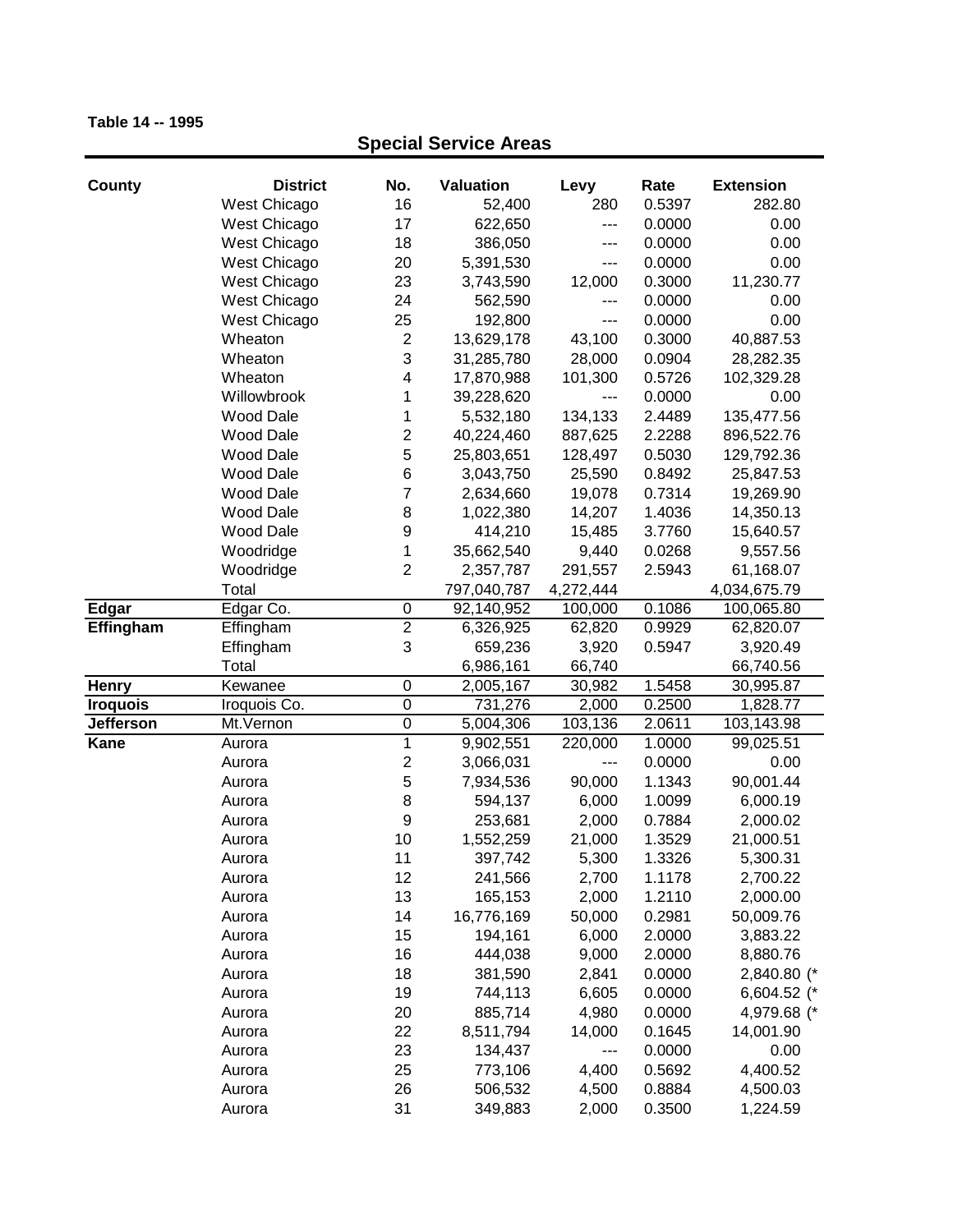| County | <b>District</b> | No.              | <b>Valuation</b> | Levy   | Rate            | <b>Extension</b> |
|--------|-----------------|------------------|------------------|--------|-----------------|------------------|
|        | <b>Batavia</b>  | 1                | 2,173,328        | ---    | 0.0000          | 0.00             |
|        | <b>Batavia</b>  | 3                | 617,116          | 14,884 | 2.4360          | 15,032.95        |
|        | <b>Batavia</b>  | 4                | 1,901,233        | ---    | 0.0000          | 0.00             |
|        | Batavia         | 5                | 2,894,938        | ---    | 0.0000          | 0.00             |
|        | <b>Batavia</b>  | 6                | 855,353          | 6,886  | 0.8131          | 6,954.88         |
|        | <b>Batavia</b>  | $\overline{7}$   | 19,021           | 500    | 2.6549          | 504.99           |
|        | <b>Batavia</b>  | 8                | 1,085,890        | ---    | 0.0000          | 0.00             |
|        | <b>Batavia</b>  | 11               | 168,942          | ---    | 0.0000          | 0.00             |
|        | <b>Batavia</b>  | 12               | 359,366          | ---    | 0.0000          | 0.00             |
|        | <b>Batavia</b>  | 13               | 148,826          | ---    | 0.0000          | 0.00             |
|        | Batavia         | 14               | 142,140          | ---    | 0.0000          | 0.00             |
|        | Batavia         | 15               | 13,546           | ---    | 0.0000          | 0.00             |
|        | Batavia         | 16               | 130,120          | ---    | 0.0000          | 0.00             |
|        | Batavia         | 20               | 47,400           | ---    | 0.0000          | 0.00             |
|        | Carpentersville | 1                | 7,960,731        | 20,000 | 0.2513          | 20,005.32        |
|        | Carpentersville | $\mathbf 2$      | 1,113,448        | ---    | 0.0000          | 0.00             |
|        | Carpentersville | 4                | 3,972            |        | 18,077 459.6619 | 18,257.77        |
|        | Carpentersville | 5                | 10,601           | 18,077 | 172.2269        | 18,257.77        |
|        | Carpentersville | 6                | 7,794            | ---    | 0.0000          | 0.00             |
|        | Carpentersville | 7                | 2,242            | ---    | 0.0000          | 0.00             |
|        | Carpentersville | 8                | 5,416            | ---    | 0.0000          | 0.00             |
|        | Carpentersville | 9                | 6,648            | ---    | 0.0000          | 0.00             |
|        | Carpentersville | 10               | 4,919            |        | 11,436 234.8111 | 11,550.36        |
|        | Carpentersville | 11               | 12,099           |        | 24,716 206.3242 | 24,963.16        |
|        | Carpentersville | 12               | 303,584          | ---    | 0.0000          | 0.00             |
|        | Carpentersville | 13               | 19,308           | ---    | 0.0000          | 0.00             |
|        | Carpentersville | 14               | 16,142           |        | 36,243 226.7713 | 36,605.42        |
|        | Carpentersville | 15               | 2,549            |        | 18,119 717.9360 | 18,300.19        |
|        | Carpentersville | 16               | 8,176            |        | 16,639 205.5454 | 16,805.39        |
|        | Carpentersville | 17               | 41,976           | 16,270 | 39.1479         | 16,432.72        |
|        | East Dundee     | 1                | 2,078,227        | ---    | 0.0000          | 0.00             |
|        | Elburn          | 1                | 3,842,925        | ---    | 0.0000          | 0.00             |
|        | Elgin           | $\boldsymbol{2}$ | 6,342,599        | 42,885 | 0.6762          | 42,888.65        |
|        | Geneva          | 1                | 20,856,223       | 39,000 | 0.1870          | 39,001.14        |
|        | Geneva          | $\overline{c}$   | 16,750,671       |        | 0.0000          | 0.00             |
|        | Geneva          | 3                | 1,631,528        | ---    | 0.0000          | 0.00             |
|        | Geneva          | 4                | 19,288,827       | 3,400  | 0.0177          | 3,414.12         |
|        | Geneva          | 5                | 18,894,931       | 2,600  | 0.0138          | 2,607.50         |
|        | Geneva          | $\overline{7}$   | 3,725,938        | 1,270  | 0.0341          | 1,270.54         |
|        | Geneva          | 8                | 3,309,471        | ---    | 0.0000          | 0.00             |
|        | Geneva          | 9                | 3,186,025        | 795    | 0.0250          | 796.51           |
|        | Geneva          | 11               | 29,226,483       | ---    | 0.0000          | 0.00             |
|        | Geneva          | 12               | 1,159,367        | 25,439 | 2.2162          | 25,693.89        |
|        | Geneva          | 14               | 238,704          | ---    | 0.0000          | 0.00             |
|        | Gilberts        | 1                | 7,026,974        | ---    | 0.0000          | 0.00             |
|        | Gilberts        | 8                | 7,026,974        | 41,100 | 0.0000          | 41,100.00 (*     |
|        | Hampshire       | 1                | 122,797          | 213    | 0.1500          | 184.20           |
|        | Hampshire       | $\overline{c}$   | 4,205,206        | 1,078  | 0.0257          | 1,080.74         |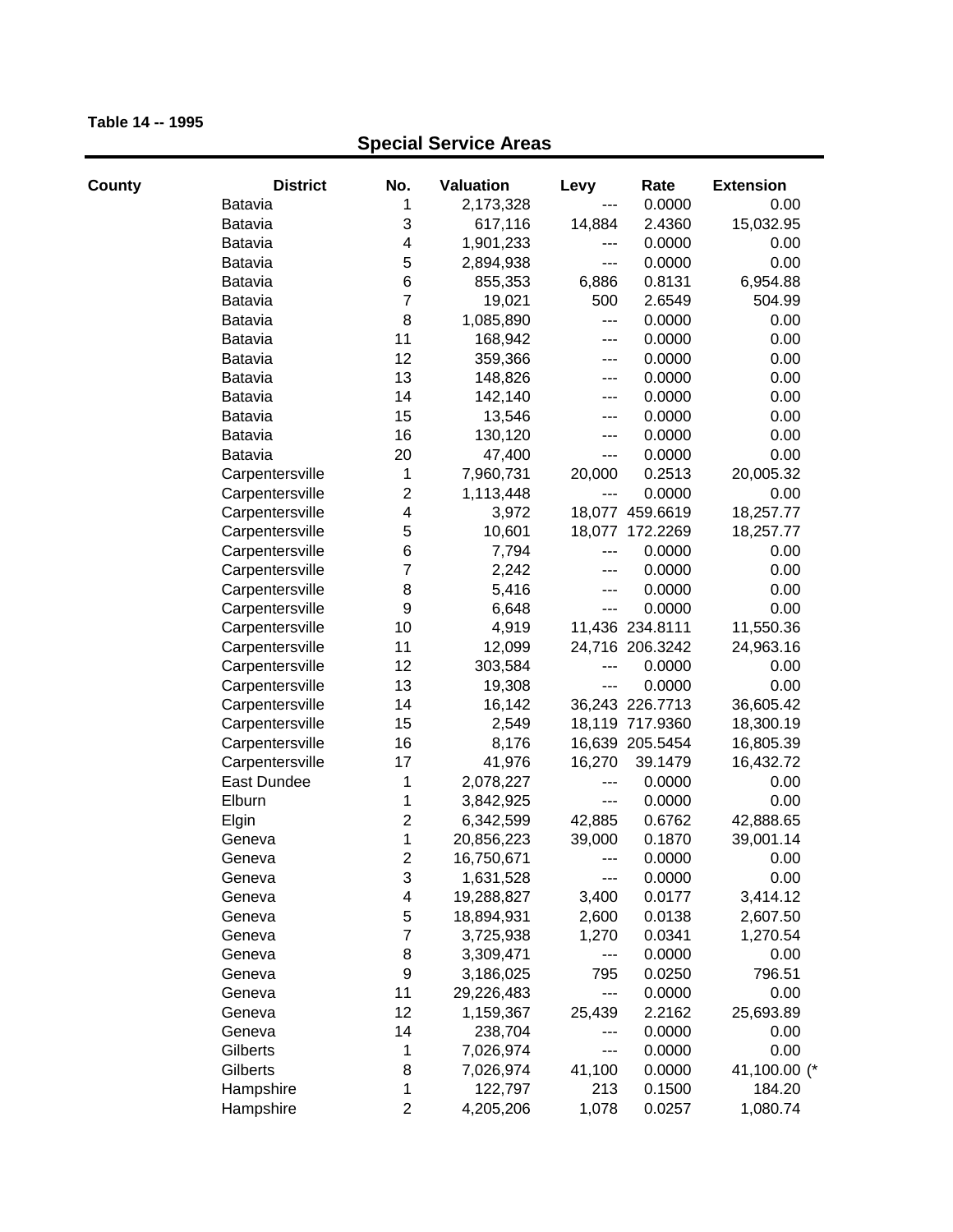| County   | <b>District</b>            | No.                     | <b>Valuation</b> | Levy             | Rate    | <b>Extension</b>        |
|----------|----------------------------|-------------------------|------------------|------------------|---------|-------------------------|
|          | Hampshire                  | 3                       | 522,597          | 502              | 0.0961  | 502.22                  |
|          | Hampshire                  | $\overline{\mathbf{4}}$ | 3,505            | 50               | 0.2500  | 8.76                    |
|          | Hampshire                  | 6                       | 14,144           | 300              | 0.8030  | 113.58                  |
|          | Kane Co.                   | $\mathbf 0$             | 2,678,068        | 13,391           | 0.5000  | 13,390.34               |
|          | Maple Park                 | $\mathbf 2$             | 5,702            | ---              | 0.0000  | 0.00                    |
|          | Pingree Grove              | 5                       | 80,638           | ---              | 0.0000  | 0.00                    |
|          | <b>Sleepy Hollow</b>       | 1                       | 7,573,864        | ---              | 0.0000  | 0.00                    |
|          | St. Charles                | $\mathbf 0$             | 10,459,552       | 45,643           | 0.4000  | 41,838.21               |
|          | St. Charles                | 1                       | 15,307,578       | 148,594          | 0.9000  | 137,768.20              |
|          | St. Charles                | 5                       | 9,435,979        | ---              | 0.0000  | 0.00                    |
|          | St. Charles                | 6                       | 6,832,932        | 3,500            | 0.0513  | 3,505.29                |
|          | St. Charles                | $\overline{7}$          | 8,921,588        | 4,600            | 0.0516  | 4,603.54                |
|          | St. Charles                | 8                       | 32,921,562       | ---              | 0.0000  | 0.00                    |
|          | St. Charles                | $\boldsymbol{9}$        | 24,890,368       | ---              | 0.0000  | 0.00                    |
|          | St. Charles                | 10                      | 30,087,833       | ---              | 0.0000  | 0.00                    |
|          | St. Charles                | 11                      | 24,552           | ---              | 0.0000  | 0.00                    |
|          | St. Charles                | 12                      | 14,209,057       | ---              | 0.0000  | 0.00                    |
|          | St. Charles                | 13                      | 8,603,421        | 4,500            | 0.0524  | 4,508.19                |
|          | St. Charles                | 14                      | 11,295,573       | ---              | 0.0000  | 0.00                    |
|          | St. Charles                | 15                      | 3,158,815        | ---              | 0.0000  | 0.00                    |
|          | St. Charles                | 16                      | 865,925          | ---              | 0.0000  | 0.00                    |
|          | St. Charles                | 17                      | 102,697          | ---              | 0.0000  | 0.00                    |
|          | St. Charles                | 18                      | 1,213,895        | ---              | 0.0000  | 0.00                    |
|          | St. Charles                | 19                      | 2,693,215        | ---              | 0.0000  | 0.00                    |
|          | <b>Sugar Grove</b>         | 1                       | 857,253          | 446,345          | 52.5875 | 450,807.92              |
|          | <b>Sugar Grove</b>         | $\mathbf 2$             | 906,909          | 276,487          | 30.7916 | 279,251.79              |
|          | Wayne                      | 1                       | 4,042,289        | ---              | 0.0000  | 0.00                    |
|          | Total                      |                         | 420,509,398      | 1,756,865        |         | 1,627,360.23            |
| Kankakee |                            | $\overline{2}$          | 6,687,612        | 66,847           | 1.0010  |                         |
|          | <b>Bradley</b><br>Kankakee | 1                       | 5,354,435        | 133,000          | 2.0000  | 66,943.00<br>107,088.70 |
|          | Kankakee                   | $\overline{2}$          |                  |                  | 0.1220  |                         |
|          | Total                      |                         | 4,926,030        | 6,000<br>205,847 |         | 6,009.76                |
|          |                            | $\mathbf 0$             | 16,968,077       |                  |         | 180,041.46              |
| Knox     | Galesburg                  | $\overline{1}$          | 5,395,810        | 137,100          | 2.5000  | 134,895.25              |
| Lake     | Bannockburn                |                         | 4,663,774        | 1,900            | 0.0410  | 1,912.14                |
|          | Bannockburn                | $\boldsymbol{2}$        | 13,338,829       | 8,100            | 0.0610  | 8,136.69                |
|          | Bannockburn                | 3                       | 18,070,734       | ---              | 0.0000  | 0.00                    |
|          | Bannockburn                | $\overline{\mathbf{4}}$ | 12,522,480       | 85,593           | 0.6840  | 85,653.77               |
|          | Bannockburn                | 5                       | 1,435,413        | ---              | 0.0000  | 0.00                    |
|          | Bannockburn                | $\,6$                   | 2,991,496        | 7,160            | 0.0000  | 7,160.40 (*             |
|          | Barrington                 | 1                       | 4,698,241        | 15,497           | 0.0990  | 4,651.26                |
|          | Barrington                 | $\boldsymbol{2}$        | 12,831,501       | ---              | 0.0000  | 0.00                    |
|          | Barrington                 | 3                       | 8,331,468        | 41,343           | 0.4970  | 41,407.40               |
|          | <b>Buffalo Grove</b>       | 1                       | 16,107,643       | 866,462          | 5.3780  | 866,269.04              |
|          | <b>Buffalo Grove</b>       | $\boldsymbol{2}$        | 5,399,180        | 253,589          | 4.3040  | 232,380.71              |
|          | <b>Buffalo Grove</b>       | 3                       | 9,919,837        | 372,918          | 3.7570  | 372,688.28              |
|          | Fox River Grove            | 1                       | 4,143,765        | 5,000            | 0.0550  | 2,279.07                |
|          | Green Oaks                 | 1                       | 364,954          | ---              | 0.0000  | 0.00                    |
|          | <b>Green Oaks</b>          | 3                       | 1,679,007        | 4,992            | 0.2980  | 5,003.44                |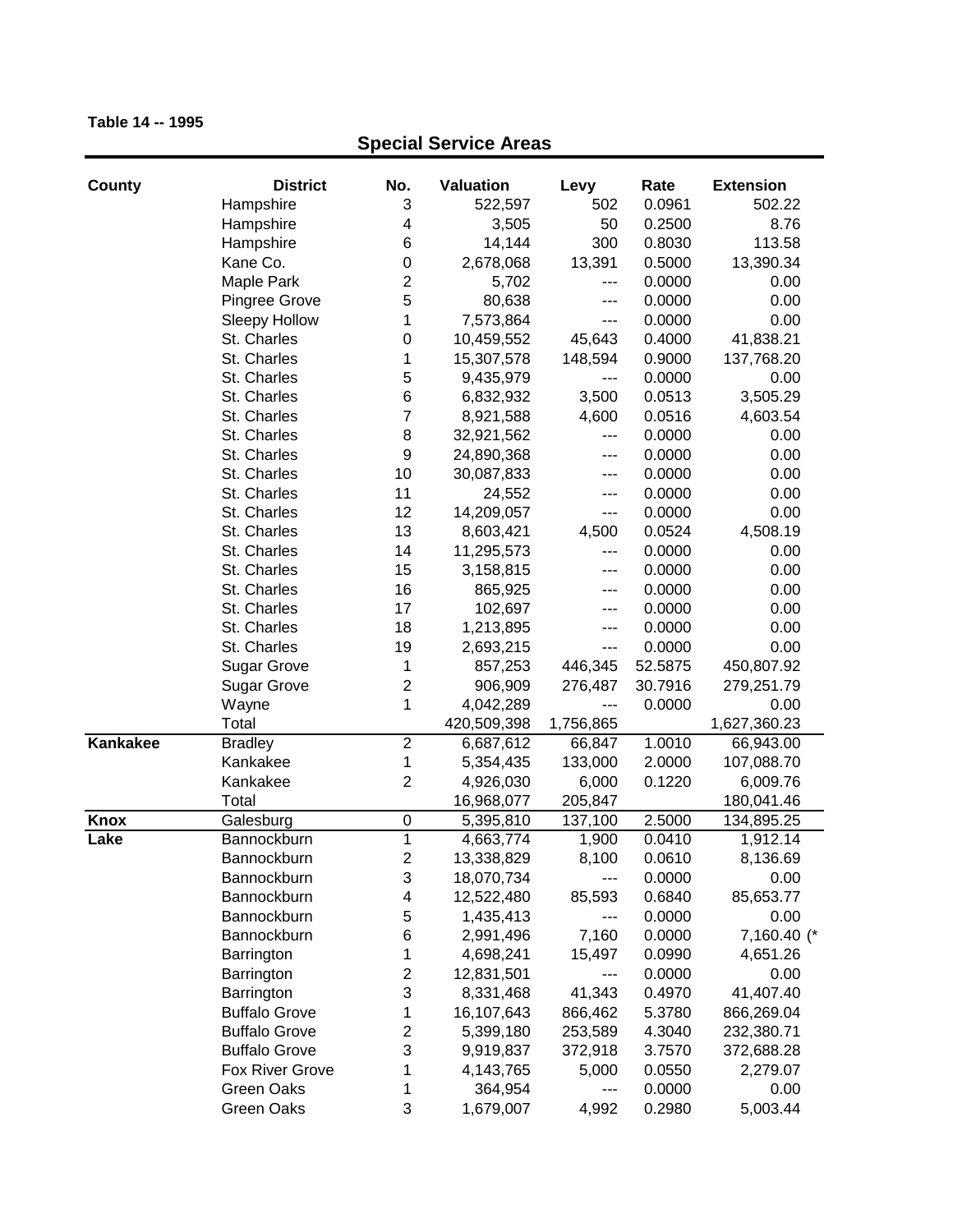| County  | <b>District</b>      | No.                     | Valuation   | Levy      | Rate   | <b>Extension</b>       |
|---------|----------------------|-------------------------|-------------|-----------|--------|------------------------|
|         | <b>Green Oaks</b>    | 4                       | 4,940,592   | 65,974    | 0.0000 | 65,973.56 (*           |
|         | <b>Green Oaks</b>    | 6                       | 924,081     | ---       | 0.0000 | 0.00                   |
|         | <b>Highland Park</b> | 1                       | 10,539,863  | ---       | 0.0000 | 0.00                   |
|         | <b>Highland Park</b> | 6                       | 754,309     | ---       | 0.0000 | 0.00                   |
|         | <b>Highland Park</b> | 10                      | 1,852,805   | ---       | 0.0000 | 0.00                   |
|         | <b>Highland Park</b> | 11                      | 821,011     | $---$     | 0.0000 | 0.00                   |
|         | <b>Highland Park</b> | 12                      | 2,786,640   | 58,211    | 2.0890 | 58,212.91              |
|         | <b>Island Lake</b>   | $\pmb{0}$               | 22,398,730  | 228,115   | 0.7280 | 163,062.76             |
|         | Lake Barrington      | 1                       | 2,990,374   | ---       | 0.0000 | 0.00                   |
|         | Lake Barrington      | 2                       | 35,917      | ---       | 0.0000 | 0.00                   |
|         | Lake Barrington      | 3                       | 15,527,147  | ---       | 0.0000 | 0.00                   |
|         | Lake Bluff           | 1                       | 1,032,323   | 20,904    | 2.0250 | 20,904.54              |
|         | Lake Co.             | 5                       | 50,029,833  | 130,841   | 0.2620 | 131,078.17             |
|         | Lake Co.             | 6                       | 2,452,414   | 99,608    | 4.0620 | 99,617.06              |
|         | Lake Co.             | $\overline{7}$          | 3,190,546   | 56,653    | 1.7760 | 56,664.10              |
|         | Lake Co.             | 8                       | 27,743,908  | 50,000    | 0.1810 | 50,216.48              |
|         | Lake Co.             | 9                       | 3,804,781   | 1,052,233 | 0.0000 | 1,052,233.28 (*        |
|         | Lake Forest          | 1                       | 27,355,546  | ---       | 0.0000 | 0.00                   |
|         | Lake Forest          | $\overline{\mathbf{c}}$ | 16,664,035  | $---$     | 0.0000 | 0.00                   |
|         | Lake Forest          | 3                       | 4,920,849   | 37,896    | 0.7710 | 37,939.75              |
|         | Lake Forest          | 4                       | 4,525,560   | 45,032    | 0.9960 | 45,074.58<br>15,800.05 |
|         | Lake Zurich          | 6                       | 1,785,316   | 15,797    | 0.8850 |                        |
|         | Libertyville         | 1                       | 3,236,050   | 11,000    | 0.3400 | 11,002.57              |
|         | Lincolnshire         | 1                       | 4,015,817   | ---       | 0.0000 | 0.00                   |
|         | Lindenhurst          | 1                       | 3,417,901   | 120,408   | 3.5230 | 120,412.66             |
|         | Lindenhurst          | $\overline{c}$          | 849,981     | 5,443     | 0.6410 | 5,448.38               |
|         | Lindenhurst          | 3                       | 2,199,069   | 13,219    | 0.6020 | 13,238.40              |
|         | Long Grove           | 1                       | 1,745,344   | 10,303    | 0.0000 | 10,303.50 (*           |
|         | North Barrington     | 5                       | 438,218     | $--$      | 0.0000 | 0.00                   |
|         | North Barrington     | $\,6$                   | 2,290,671   | ---       | 0.0000 | 0.00                   |
|         | North Barrington     | $\overline{7}$          | 1,593,430   | $--$      | 0.0000 | 0.00                   |
|         | Riverwoods           | 3                       | 16,101,244  | $---$     | 0.0000 | 0.00                   |
|         | Riverwoods           | 4                       | 1,335,881   | 47,314    | 3.5420 | 47,316.91              |
|         | Riverwoods           | 5                       | 1,733,840   | 6,000     | 0.3470 | 6,016.43               |
|         | Round Lake Bch       | 1                       | 1,505,863   | 20,536    | 0.0000 | 20,536.42 (*           |
|         | <b>Tower Lakes</b>   | 2                       | 36,292,444  | 169,944   | 0.0000 | 169,944.00 (*          |
|         | Vernon Hills         | 1                       | 8,169,468   | ---       | 0.0000 | 0.00                   |
|         | Vernon Hills         | 2                       | 2,259,432   | ---       | 0.0000 | 0.00                   |
|         | Vernon Hills         | 3                       | 5,507,191   | ---       | 0.0000 | 0.00                   |
|         | Vernon Hills         | 4                       | 12,428,495  | ---       | 0.0000 | 0.00                   |
|         | Vernon Hills         | 5                       | 9,296,299   | ---       | 0.0000 | 0.00                   |
|         | Vernon Hills         | $\,6$                   | 101,832     | ---       | 0.0000 | 0.00                   |
|         | Waukegan             | 1                       | 4,543,076   | 218,340   | 0.0000 | 218,339.82 (*          |
|         | Waukegan             | $\overline{\mathbf{c}}$ | 4,701,093   | 56,171    | 0.0000 | 56,170.80 (*           |
|         | Waukegan             | 3                       | 485,445     | ---       | 0.0000 | 0.00                   |
|         | Waukegan             | 5                       | 9,595,535   | 102,591   | 0.0000 | 102,591.45 (*          |
|         | Total                |                         | 457,418,521 | 4,305,087 |        | 4,205,640.78           |
| LaSalle | Seneca               | $\boldsymbol{0}$        | 941,969     | 52,184    | 0.0000 | 52,184.00 (*           |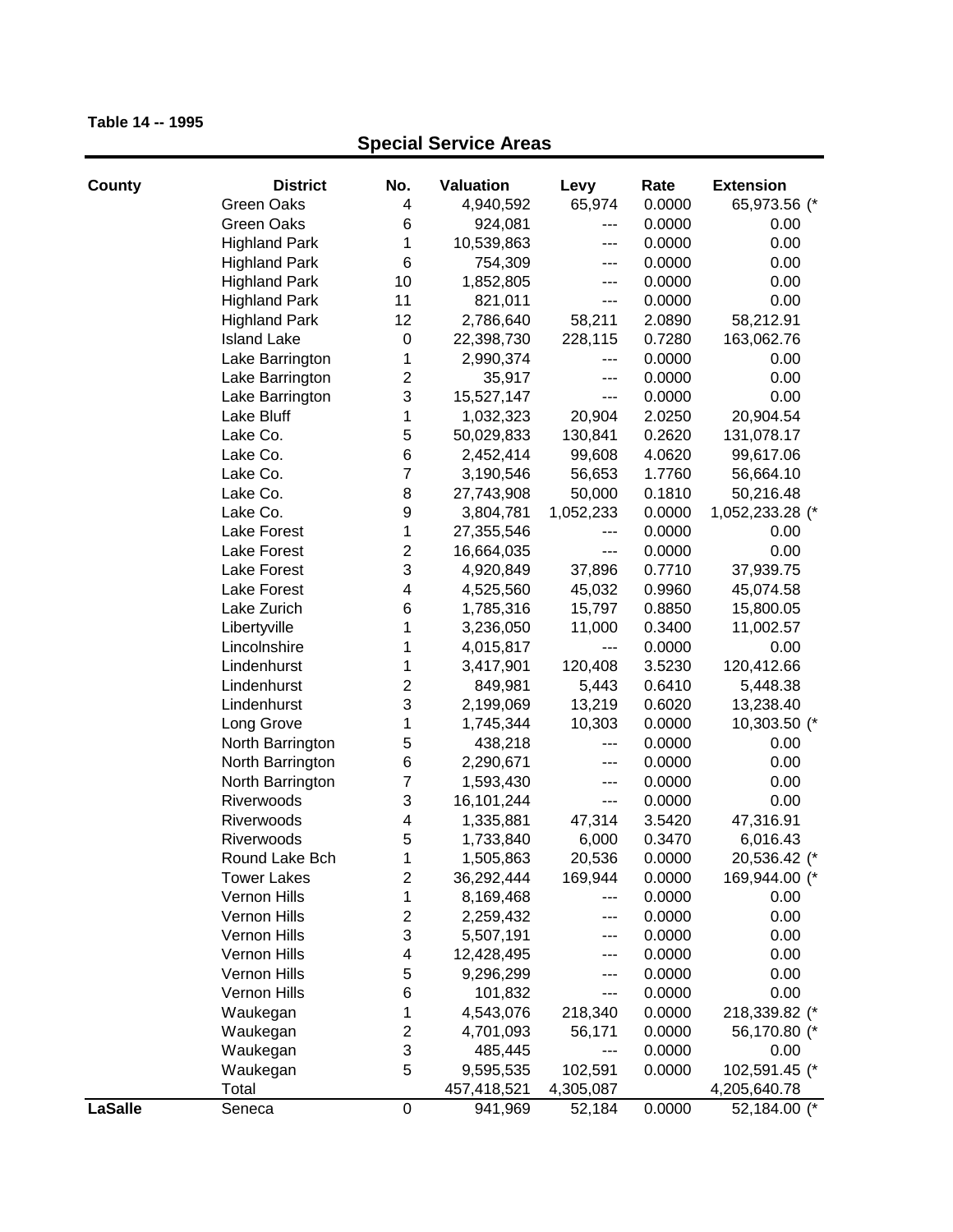### **County District No. Valuation Levy Rate Extension Special Service Areas** Seneca 1 1,150,433 24,476 0.0000 24,476.00 (\* Seneca 2 76,244 2,532 0.0000 2,532.00 (\* Seneca 3 150,899 2,114 0.0000 2,114.00 (\* Utica 0 5,147,021 28,281 0.5644 29,049.92 Total 7,466,566 109,587 110,355.92 **Livingston** Livingston Co. 0 4,850,840 6,837 0.1409 6,836.68 Livingston Co. 1 389,080 569 0.1462 569.08 Livingston Co. 2 5,856,837 7,723 0.1319 7,722.60 Livingston Co. 3 25,041,507 33,707 0.1346 33,705.90 Livingston Co. 4 56,164,138 15,453 0.0275 15,450.68 Total 92,302,402 64,289 64,284.94 **McHenry** Crystal Lake 8 1,726,593 10,148 0.5878 10,148.91 Crystal Lake 10 704,763 3,608 0.5120 3,608.39 Crystal Lake 13 466,252 8,930 1.9153 8,930.13 Crystal Lake 15 81,054 2,255 2.7821 2,255.00 Crystal Lake 16 36,954 3,946 10.6782 3,946.02 Crystal Lake 17 793,801 2,255 0.2841 2,255.18 Crystal Lake 19 2,945,158 73,421 2.4930 73,422.80 Crystal Lake 20 14,235,709 13,473 0.0947 13,481.43 Crystal Lake 22 371,268 4,465 1.2027 4,465.24 Crystal Lake 23 478,792 20,170 4.2127 20,170.07 Crystal Lake 25 109,316 286 0.2617 286.08 Crystal Lake 26 1,273,273 8,970 0.7045 8,970.21 Crystal Lake 27 295,314 674 0.2283 674.20 Crystal Lake 28 317,438 20,240 6.3761 20,240.17 Crystal Lake 29 419,336 3,245 0.7739 3,245.25 Crystal Lake 30 1,610 6,139 381.3665 6,140.00 Crystal Lake 31 4,331,611 31,333 0.7234 31,335.11 Crystal Lake 32 893,808 23,063 2.5804 23,063.84 Crystal Lake 33 759,976 10,420 1.3711 10,420.04 Crystal Lake 35 7,806,131 159,075 2.0379 159,081.15 Crystal Lake 36 232,048 232,588 100.2325 232,588.02 Crystal Lake 37 4,125,299 51,581 1.2504 51,582.75 Crystal Lake 38 440,017 3,832 0.8709 3,832.11 Crystal Lake 39 934,448 16,403 1.7554 16,403.31 Crystal Lake 40 3,234,335 45,260 1.3994 45,261.29 Crystal Lake 41 543,818 89,243 16.4105 89,243.29 Fox River Grove 0 4,524,864 5,000 0.0577 2,612.61 Fox River Grove 1 25,292,443 40,600 0.1606 40,619.71 Island Lake 0 8,957,125 223,643 0.7133 63,891.72 Johnsburg 0 1,171,751 31,673 2.7031 31,673.67 Lake In The Hills 2 10,446,051 13,000 0.1245 13,005.86 Lake In The Hills 3 33,607,364 40,000 0.1191 40,026.44 Lake In The Hills 4 2,029,319 1,000 0.0493 1,000.44 Lake In The Hills 5 10,332,740 10,000 0.0968 10,002.01 Lake In The Hills  $6$  2,055,021 1,000 0.0487 1,000.42 Lake In The Hills  $7$  1,930,600 1,000 0.0518 1,000.01

Lake In The Hills 8 4,183,268 1,000 0.0240 1,003.91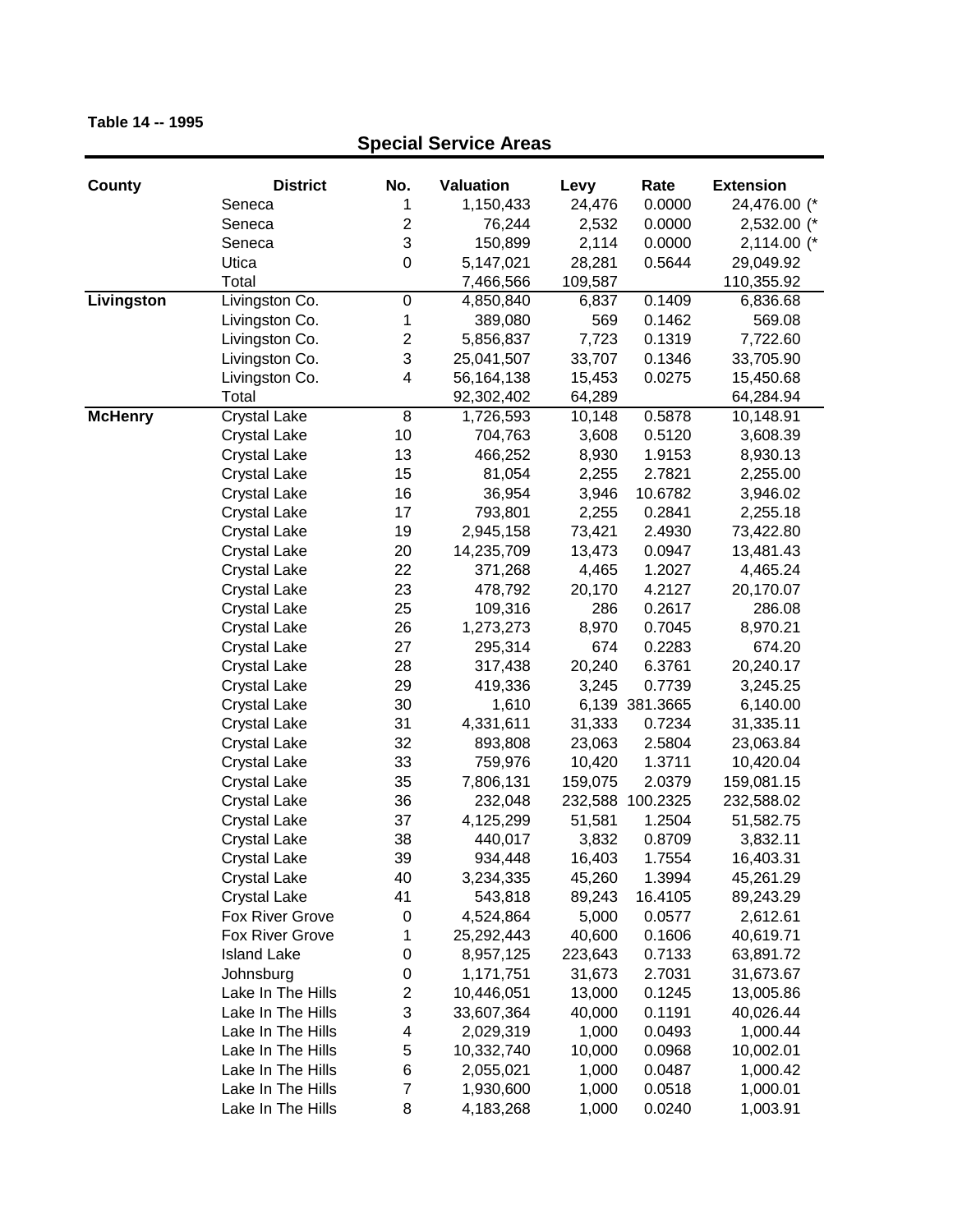### **County District No. Valuation Levy Rate Extension Special Service Areas** Lakewood 0 21,833,617 27,500 0.1260 27,510.32 Woodstock 0 11,185,575 119,920 1.0721 119,920.69 Total 185,107,860 1,360,359 1,198,317.80 **Macoupin** Macoupin Co. 0 11,424,179 40,000 0.3500 39,984.78 **Madison** Alton 0 1,872,230 39,025 2.0845 39,026.63 Edwardsville 0 760,590 5,500 0.7232 5,500.59 Maryville 0 963,340 18,000 1.8685 18,000.01 Wood River 0 1,143,270 21,396 1.8715 21,396.30 Total 63,923.53 **Marion** Centralia 0 2,092,406 38,988 1.8633 38,988.01 **Mason** Mason Co. 0 105,920,004 270,000 0.2500 264,800.01 **Montgomery** Montgomery Co. 0 21,997,131 36,900 0.1678 36,900.86 Montgomery Co. 0 100,253,148 73,800 0.0736 73,808.88 Montgomery Co. 0 63,088,861 70,000 0.1110 70,003.74 Montgomery Co. 0 30,594,557 42,000 0.1373 41,996.60 Montgomery Co. 0 23,506,052 28,086 0.1195 28,085.74 Total 239,439,749 250,786 250,795.82 **Morgan** Morgan Co. 0 257,115 2,500 0.9723 2,499.97 **Ogle** Forreston 0 697,009 6,388 0.9320 6,496.11 **Peoria** Bartonville 9 779,210 32,661 4.1916 32,661.36 Peoria 1 4,673,110 4,877 0.1044 4,878.73 Peoria 2 4,197,330 46,171 1.1000 46,170.63 Peoria 3 4,570,470 3,050 0.0668 3,053.07 Peoria 4 1,724,230 3,690 0.2141 3,691.56 Peoria 5 24,546,890 36,821 0.1500 36,820.99 Peoria 6 1,324,220 21,397 1.6159 21,398.12 Peoria 7 2,405,760 --- 0.0000 0.00 Peoria 8 326,800 --- 0.0000 0.00 Total 44,548,020 148,667 148,674.46 **Richland** Olney 0 1,036,974 26,109 2.5178 26,109.21 **Rock Island** Carbon Cliff 1 7,486,120 5,612 0.0750 5,614.59 Carbon Cliff 2 360,423 3,355 0.9310 3,355.54 Moline 0 153,719 262,500 170.7662 262,500.09 Rock Island Co. 1 6,085,492 30,750 0.5000 30,427.46 Rock Island Co. 2 2,485,264 5,000 0.2012 5,000.35 Total 16,571,018 307,217 306,898.03 **St. Clair** Belleville 0 8,722,164 120,000 1.3083 114,112.37 O'Fallon 0 1,020,677 2,000 0.1960 2,000.53 O'Fallon 1 1,459,243 3,000 0.2056 3,000.25 O'Fallon 2 2,923,619 2,000 0.0685 2,002.67 O'Fallon 3 1,146,454 1,200 0.1047 1,200.37 O'Fallon 4 1,568,696 3,001 0.1914 3,002.47 O'Fallon 5 3,229,457 2,000 0.0620 2,002.14 Sauget 0 22,492,401 1,333,656 5.9294 1,333,664.47 Total 1,460,985.27 1,466,857 1,460,985.27 **Sangamon** Leland Grove 0 2,370,646 11,963 0.5046 11,962.28 **Tazewell** Washington 0 75,948,758 109,280 0.1439 109,290.26 **Vermillion** Danville 0 2,473,869 50,262 2.0000 49,477.00